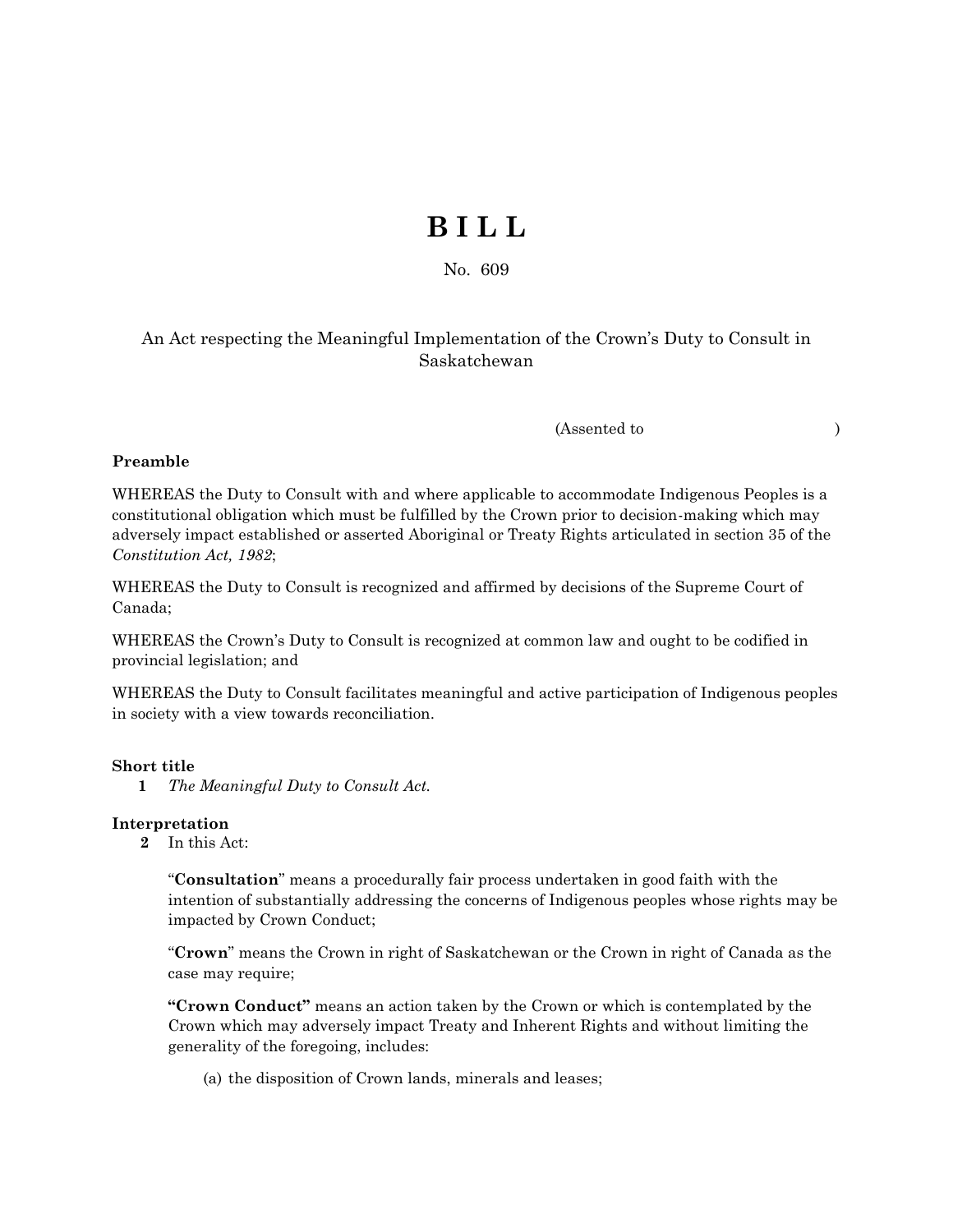2 \_\_\_\_\_\_\_\_\_\_\_\_\_\_\_\_\_\_\_\_\_\_\_\_\_\_\_\_\_\_\_\_\_\_\_\_\_\_\_\_\_\_\_\_\_\_\_\_\_\_\_\_\_\_\_\_\_\_\_\_\_\_\_\_\_\_\_\_\_\_\_\_\_\_\_\_\_\_

(b) any acquisition, diversion, easement, or any other change which would have an environmental impact to water vested in the Crown pursuant to section 6 of *The Water Rights Act* and pursuant to section 38 of *The Water Security Agency Act*;

(c) changes to regulations, policy or strategic plans;

(d) changes to the allocation of quotas or licenses of fish and wildlife in Saskatchewan for recreational or commercial use or any change which may later affect the quality or quantity of fish and wildlife or the right of access to resources protected by Treaty and Inherent rights;

(e) the issuance of any license or permit required by legislation.

"**duty to consult**" means the provincial government's legal obligation to consult with First Nations and Métis people;

"**Treaty and Inherent rights**" means, but is not limited to:

(a) the rights recognized in the numbered treaties between the federal Crown and First Nations;

(b) the rights recognized pursuant to *The Natural Resource Transfer Agreement, 1930*;

(c) the treaty and Aboriginal rights recognized pursuant to section 35 of *The Constitution Act, 1982* and includes any right which a First Nation or Métis group asserts is protected by section 35 of *The Constitution Act, 1982*;

(d) the rights recognized by the Crown pursuant to a Treaty Land Entitlement Agreement entered into between the Crown and a First Nation;

(e) the rights recognized pursuant to sections 10, 11 and 19 of *The United Nations Declaration on the Rights of Indigenous Peoples* (UNDRIP) concerning free, prior and informed consent.

(f) all other rights held by First Nations and Métis people in Saskatchewan.

#### **Duty to Consult Engaged**

**3** The Crown shall engage in Consultation whenever it engages in Crown Conduct, or whenever it is otherwise constitutionally required to do so.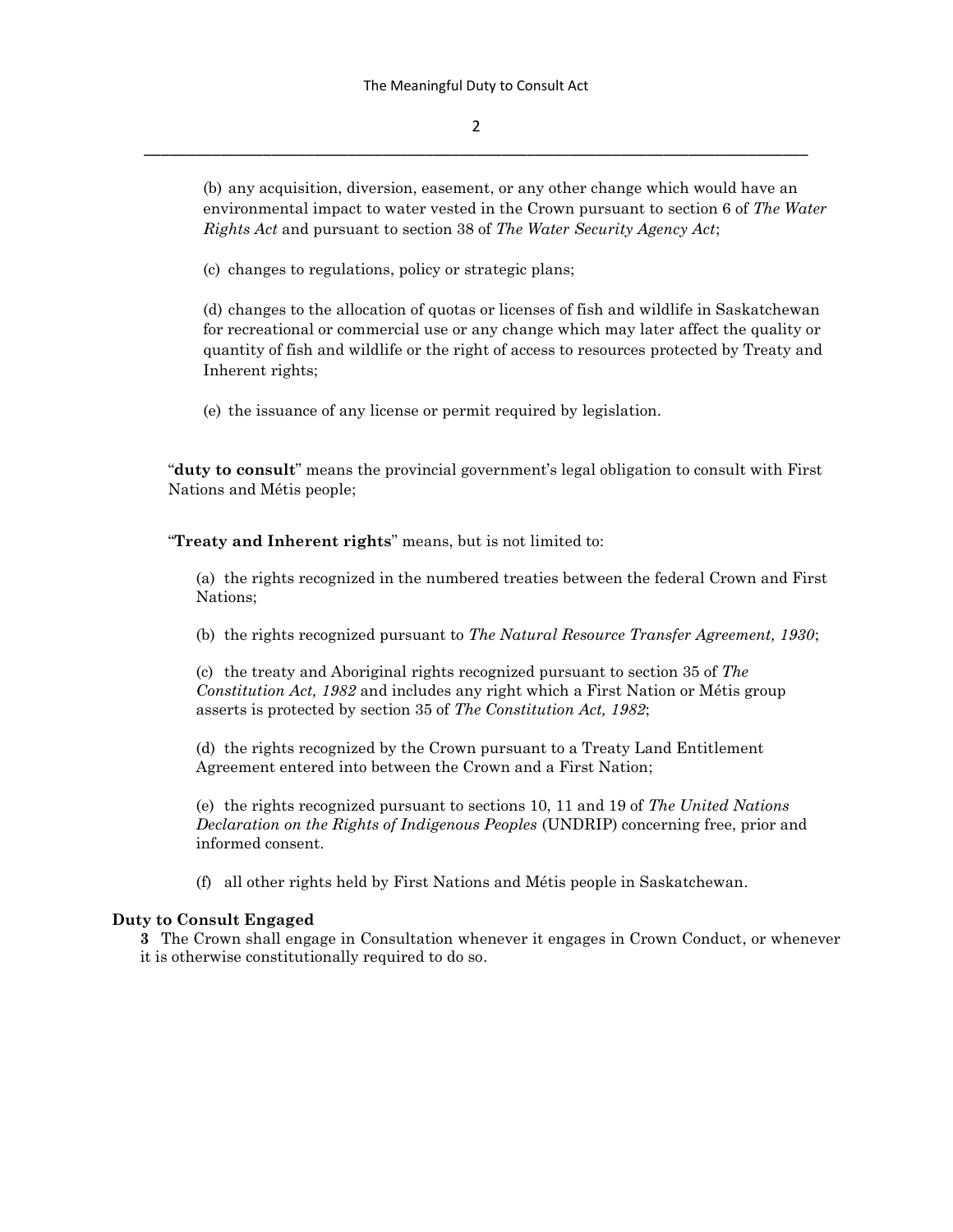#### **Application to Consultations**

**4** Where the Crown is required to engage in Consultation pursuant to section 3, the Crown shall:

(a) provide notice to First Nations and Métis Communities whose Treaty and Inherent Rights may be affected by the Crown Conduct with sufficient detail, including the Crown's preliminary assessment of potential impacts and the duration of the impact which may arise as a result of the Crown Conduct to permit the said First Nations and Métis Communities to identify adverse impacts and potential adverse impacts on their Treaty and Inherent Rights;

(b) provide a meaningful opportunity for First Nations and Métis communities to consult with their members to identify adverse impacts and potential adverse impacts on their Treaty and Inherent Rights;

(c) provide sufficient time to permit First Nations and Métis communities to meaningfully engage in the Consultation process;

(d) develop a Consultation process which takes into account First Nation and Métis values and worldviews;

(e) fulfill its Consultation process before taking steps to implement or operationalize any Crown Conduct;

(f) adopt accommodation measures to undertake the Crown Conduct in a manner that minimally infringes on the Treaty and Inherent rights of First Nations and Métis communities; and

(g) upon completion of the Consultation process, provide First Nations and Métis communities with an explanation of the Crown's decision, including an explanation as to how the First Nations and Métis communities' concerns were taken into consideration and, where relevant, the particulars of any accommodation measures implemented to avoid or minimize impacts to Treaty and Inherent Rights.

#### **Non-derogation**

**5** This Act is to be construed as upholding the rights of Indigenous peoples recognized and affirmed by section 35 of the *Constitution Act, 1982,* and nothing in this Act shall abrogate or derogate from such rights.

#### **Coming into force**

**6** This Act comes into force on Assent.